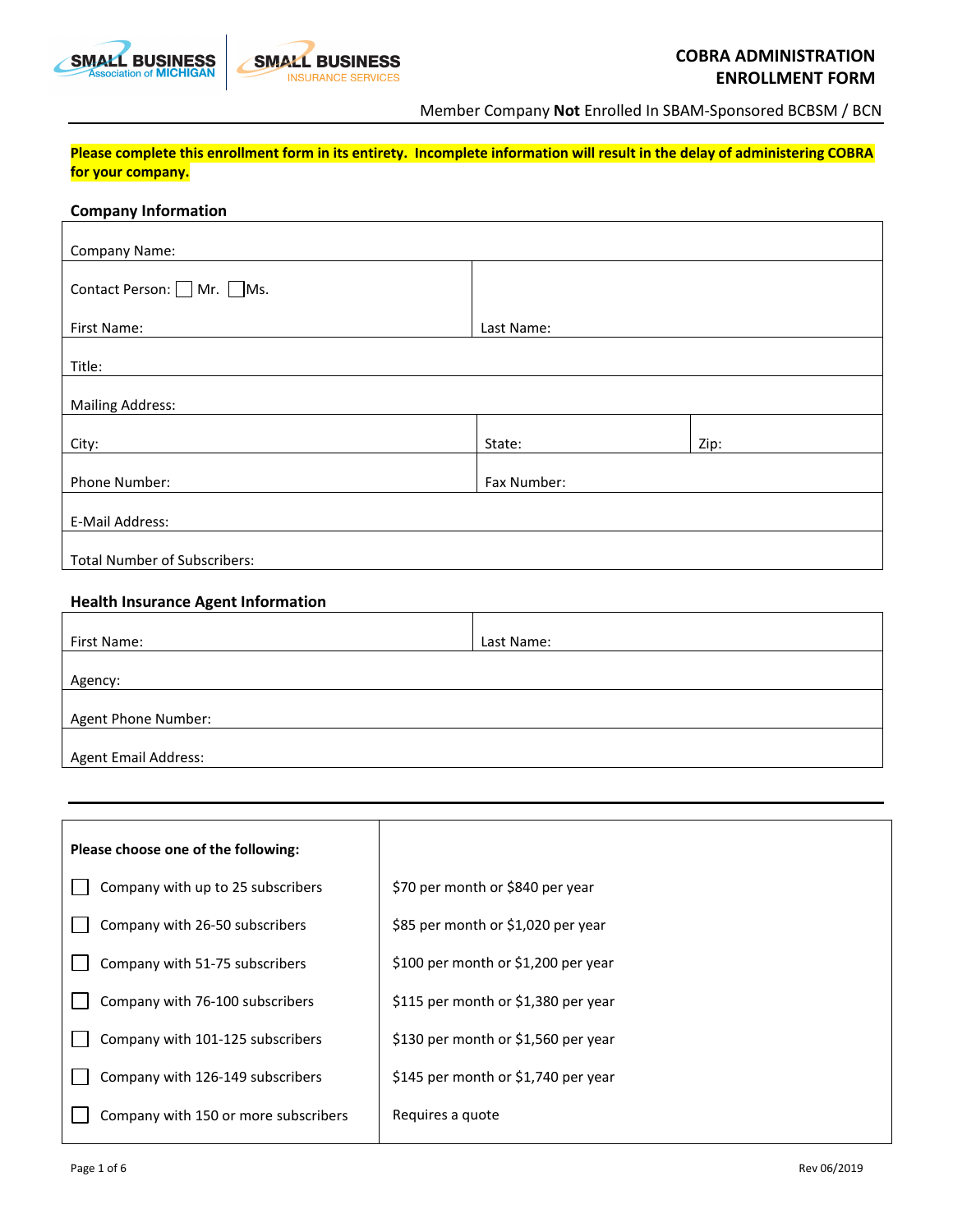| Please choose your payment options:                 |                                                                                                              |
|-----------------------------------------------------|--------------------------------------------------------------------------------------------------------------|
| Administrative Fee Billing Interval: $\Box$ Monthly | Annually                                                                                                     |
|                                                     | Please check this box if the invoice should be mailed to the insurance agent rather than the Member Company. |

## **COBRA RIGHTS AND RESPONSIBILITIES**

#### **Notice and Election Procedures**

COBRA Regulations require a group health plan to provide covered employees and their families with certain notices explaining their COBRA rights. Group health plans must also have rules for how COBRA continuation coverage is offered, how qualified beneficiaries may elect continuation coverage and when it can be terminated.

#### **COBRA General Notice – Continuation Coverage Rights Under COBRA**

Group health plans must give each employee and each spouse who becomes covered under your plan a General Notice describing COBRA rights. Small Business Insurance Services (SBIS) calls this letter the **Continuation Coverage Rights Under COBRA.** By Department of Labor regulation, **this notice must be provided within the first 90 days of coverage**. This notice must contain the information that a covered employee or spouse needs to know in order to protect their COBRA rights when they first become covered under the plan, including the name of the plan and someone they can contact for more information, a general description of the continuation coverage provided under the plan, and an explanation of any notices the covered employee or spouse must give to the plan to protect their COBRA rights.

Following the completion of all required documents and the execution of the Group COBRA Administration Agreement, if necessary, SBIS will provide each employee with the required Continuation Coverage Rights Under COBRA letter.

# **NOTE: If the company's subscribers and dependents have already received the General Notice, it DOES NOT need to be sent again.**

**Do you need SBIS to send the General Notice to your current subscribers?** Select one of the following:

**T** YES, please send the General Notice **NO**, please DO NOT send the General Notice

\*If you selected 'YES', please provide us with a list of names and addresses for current subscribers and their dependents.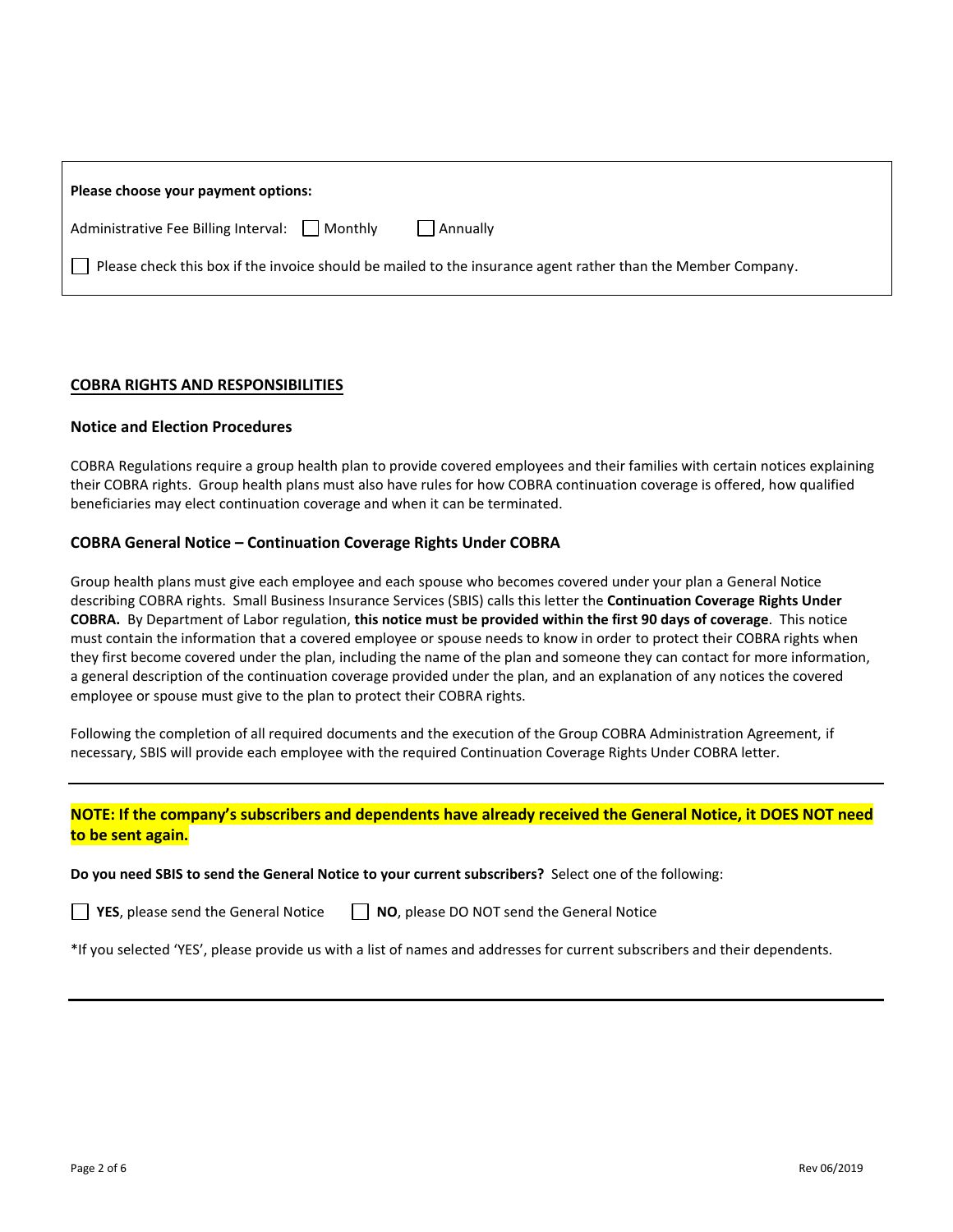#### **HEALTH PLAN INFORMATION**

| <u> 1989 - Johann Stoff, amerikansk politiker (* 1908)</u> | the control of the control of the control of the control of the control of the control of the control of the control of the control of the control of the control of the control of the control of the control of the control |
|------------------------------------------------------------|-------------------------------------------------------------------------------------------------------------------------------------------------------------------------------------------------------------------------------|
|                                                            |                                                                                                                                                                                                                               |
|                                                            |                                                                                                                                                                                                                               |
| <b>Dental Carrier</b>                                      |                                                                                                                                                                                                                               |
| check box if the dental is a stand-alone policy            |                                                                                                                                                                                                                               |
|                                                            |                                                                                                                                                                                                                               |
| <b>Vision Carrier</b>                                      |                                                                                                                                                                                                                               |
| check box if the vision is a stand-alone policy            |                                                                                                                                                                                                                               |
| <b>HRA Carrier</b>                                         |                                                                                                                                                                                                                               |
| When does insurance coverage end? Please choose one:       | End of the month<br>Last day of employment                                                                                                                                                                                    |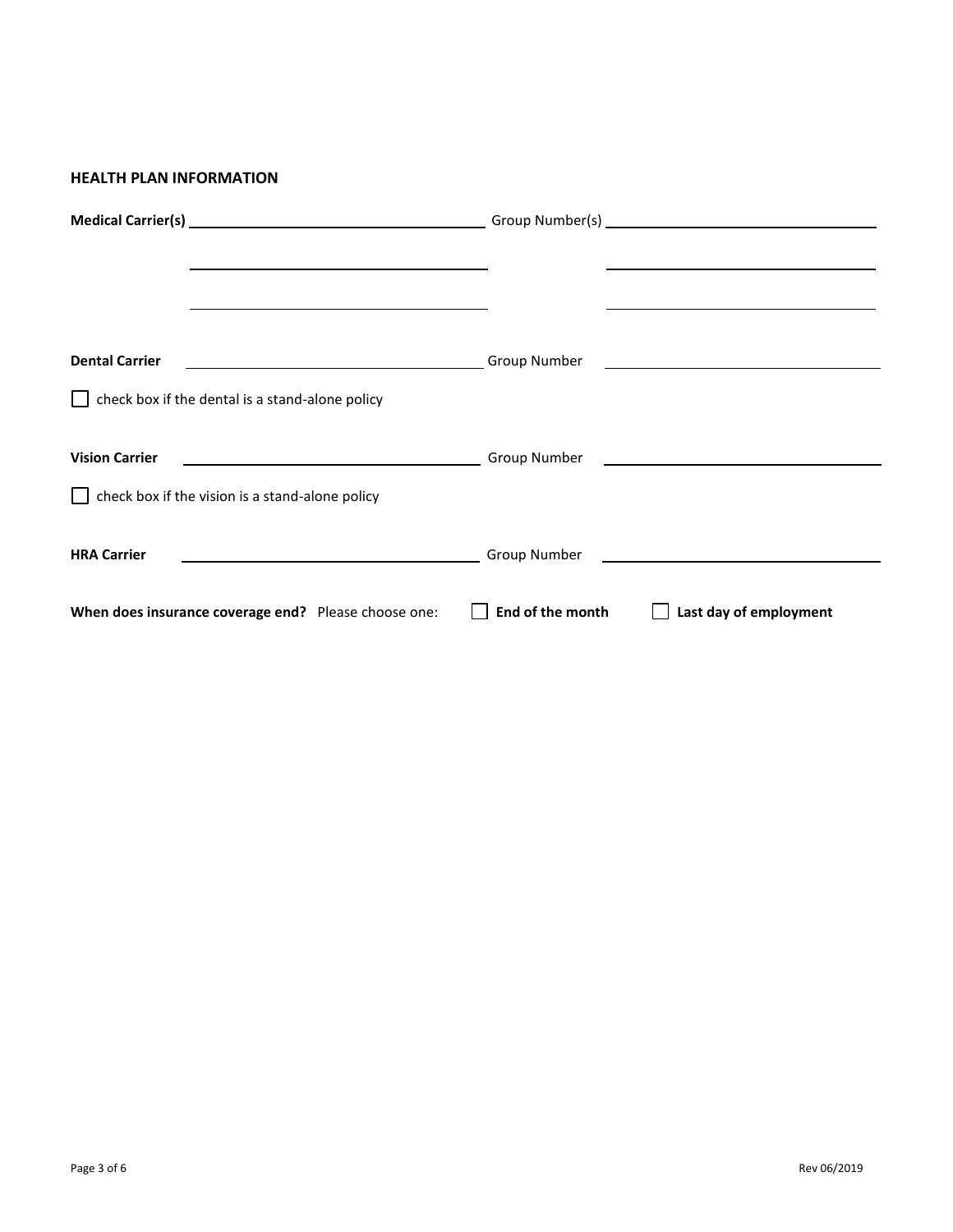**\*\*Please Insert Rate Sheets For All Carriers\*\***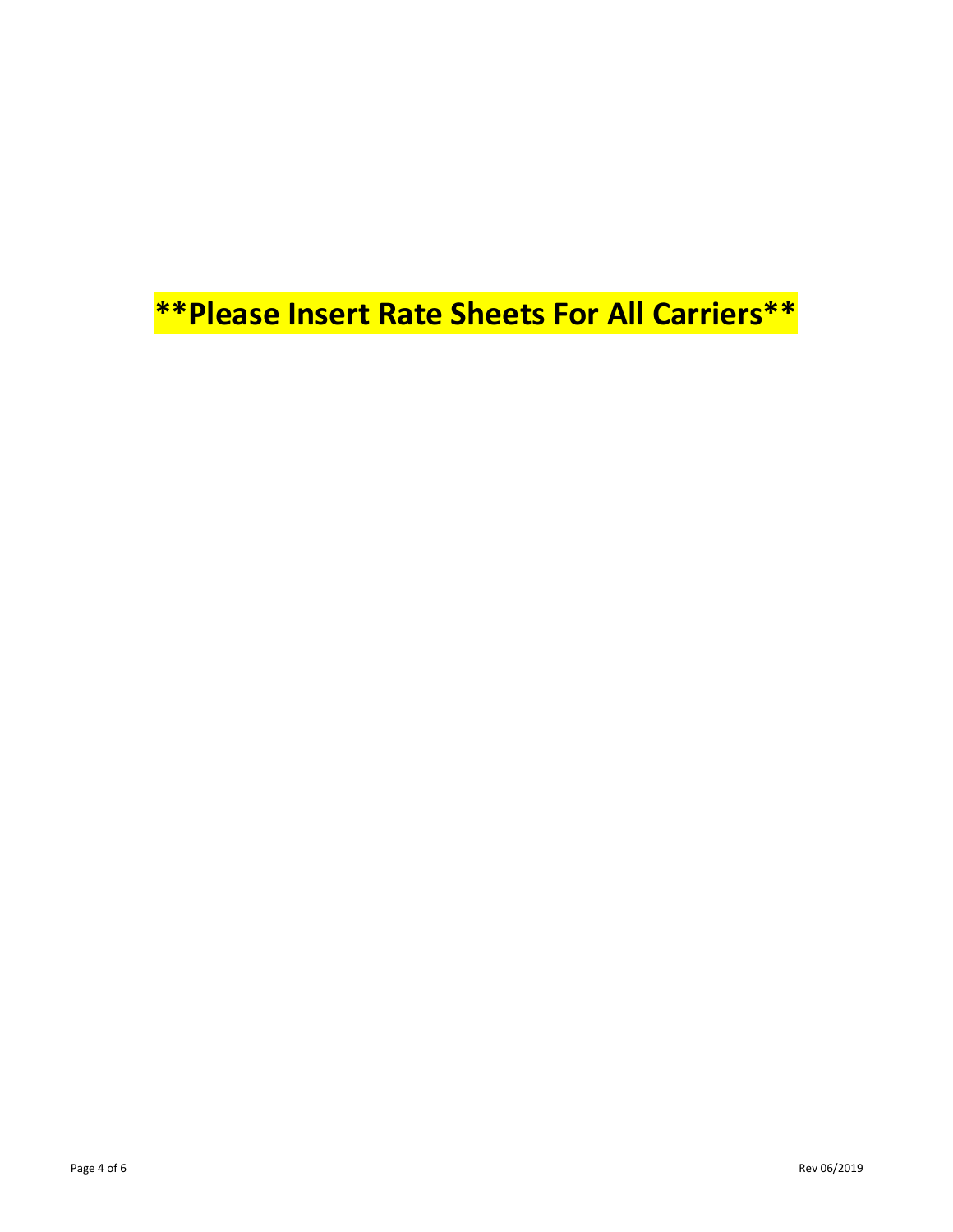# **CURRENT COBRA PARTICIPANTS** (Attach Additional Sheets if Necessary)

| <b>COBRA Participant #1</b>                          |                                             |            |                      |
|------------------------------------------------------|---------------------------------------------|------------|----------------------|
| First Name:                                          | MI:                                         | Last Name: |                      |
| Address:                                             |                                             |            |                      |
| City:                                                | State:                                      |            | Zip:                 |
|                                                      |                                             |            |                      |
| <b>Original COBRA</b><br><b>Qualifying Date:</b>     | <b>Premium Paid</b><br><b>Through Date:</b> |            | Premium<br>Amount \$ |
|                                                      |                                             |            |                      |
| Type of Qualifying Event (i.e. death, divorce, etc): |                                             |            |                      |
| <b>Social Security Number:</b>                       |                                             | DOB:       |                      |
| <b>Spouse</b>                                        |                                             |            |                      |
| First Name:                                          | MI:                                         | Last Name: |                      |
| <b>Social Security Number:</b>                       |                                             | DOB:       |                      |
| Dependent #1                                         |                                             |            |                      |
| First Name:                                          | MI:                                         | Last Name: |                      |
| <b>Social Security Number:</b>                       |                                             | DOB:       |                      |
| <b>Dependent #2</b>                                  |                                             |            |                      |
| First Name:                                          | MI:                                         | Last Name: |                      |
|                                                      |                                             |            |                      |
| <b>Social Security Number:</b><br>Dependent #3       |                                             | DOB:       |                      |
| First Name:                                          | MI:                                         | Last Name: |                      |
|                                                      |                                             |            |                      |
| <b>Social Security Number:</b>                       |                                             | DOB:       |                      |

| <b>Medical Carrier</b> | <b>Group No./Suffix</b> | <b>Premium Amount</b><br>(without 2% COBRA fee) | <b>Premium Paid Through Date</b> |
|------------------------|-------------------------|-------------------------------------------------|----------------------------------|
|                        |                         |                                                 |                                  |
| <b>Dental Carrier</b>  | <b>Group No./Suffix</b> | <b>Premium Amount</b><br>(without 2% COBRA fee) | <b>Premium Paid Through Date</b> |
|                        |                         |                                                 |                                  |
| <b>Vision Carrier</b>  | <b>Group No./Suffix</b> | <b>Premium Amount</b><br>(without 2% COBRA fee) | <b>Premium Paid Through Date</b> |
|                        |                         |                                                 |                                  |